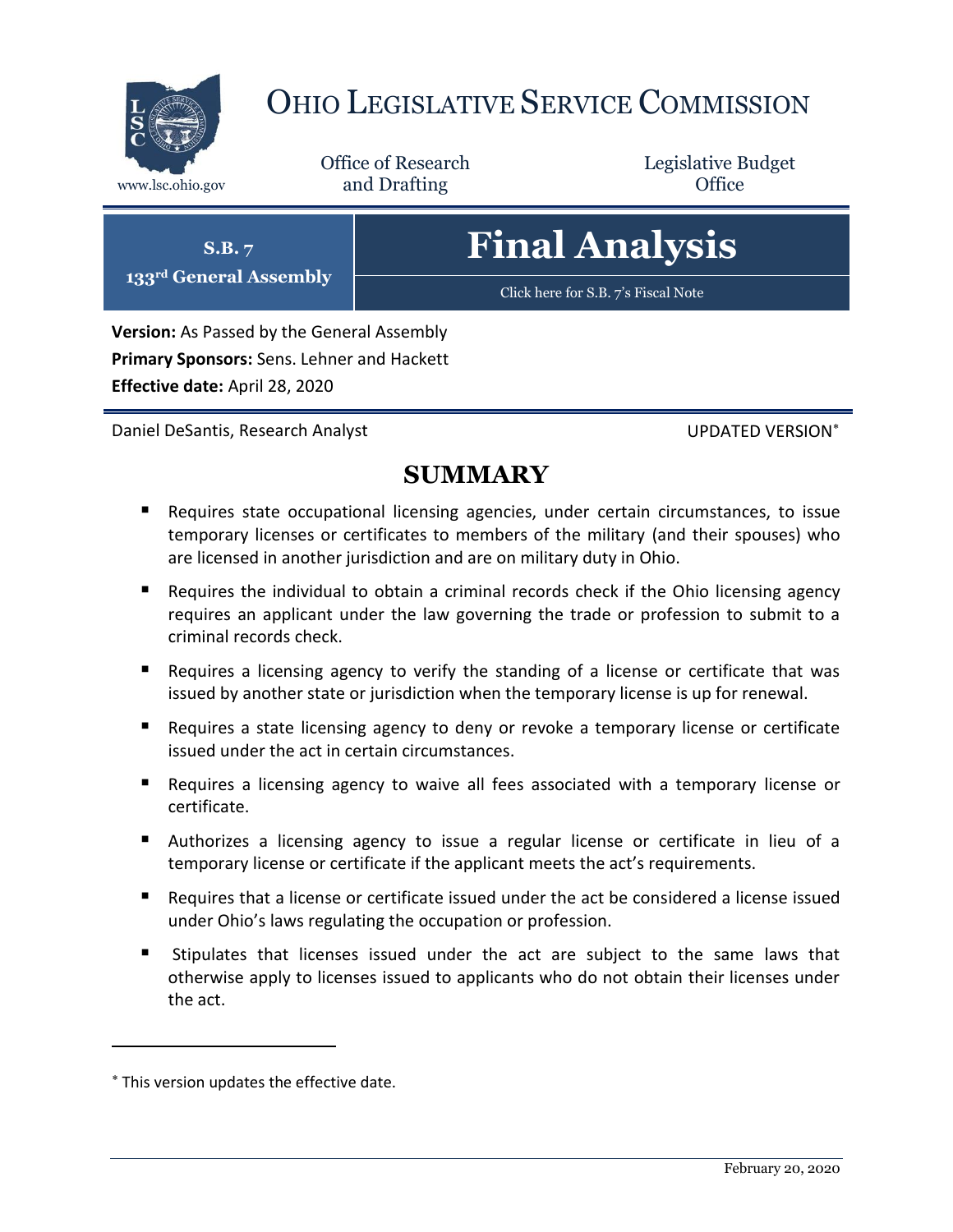Requires a licensing agency to prepare an annual report regarding the number and type of temporary licenses or certificates the agency issued.

# **DETAILED ANALYSIS**

#### **Temporary occupational license for military member and spouse**

The act mandates, under certain circumstances, that a state occupational licensing agency issue temporary licenses to certain members of the military and their spouses.<sup>1</sup>

Each agency that issues licenses or certificates to practice a trade or profession must adopt rules under the Administrative Procedure Act<sup>2</sup> as necessary to implement the act.<sup>3</sup> The temporary license or certificate must be issued in accordance with deadlines established by the act (see "**Deadlines for processing applications**" below). A temporary license or certificate may not be valid for more than six years.<sup>4</sup>

Under law revised in part by the act, a licensing agency of the state and a licensing agency of a political subdivision may, but is not required to, adopt rules and issue a temporary license to a person whose spouse is on active military duty in Ohio. The act retains preexisting law with respect to a political subdivision's discretionary authority. However, the act expands state licensing agencies' authority to include the member of the military in addition to the spouse.<sup>5</sup>

## **Qualifications**

The act requires each state licensing agency that issues a license or certificate to practice a trade or profession, to issue a temporary license or certificate to an individual who meets the following qualifications:

- 1. The individual holds a valid license or certificate to practice the trade or profession issued by another state or jurisdiction;
- 2. The individual is in good standing in the other state or jurisdiction;
- 3. The individual presents adequate proof to the state licensing agency that the individual or the individual's spouse is on military duty in Ohio (see "**Definitions**" below); and

 $1$  R.C. 4743.04(D) and 4743.041(B).

<sup>2</sup> R.C. Chapter 119.

 $3$  R.C. 4743.041(H).

<sup>4</sup> R.C. 4743.041(D).

 $5$  R.C. 4743.04(C) and (D).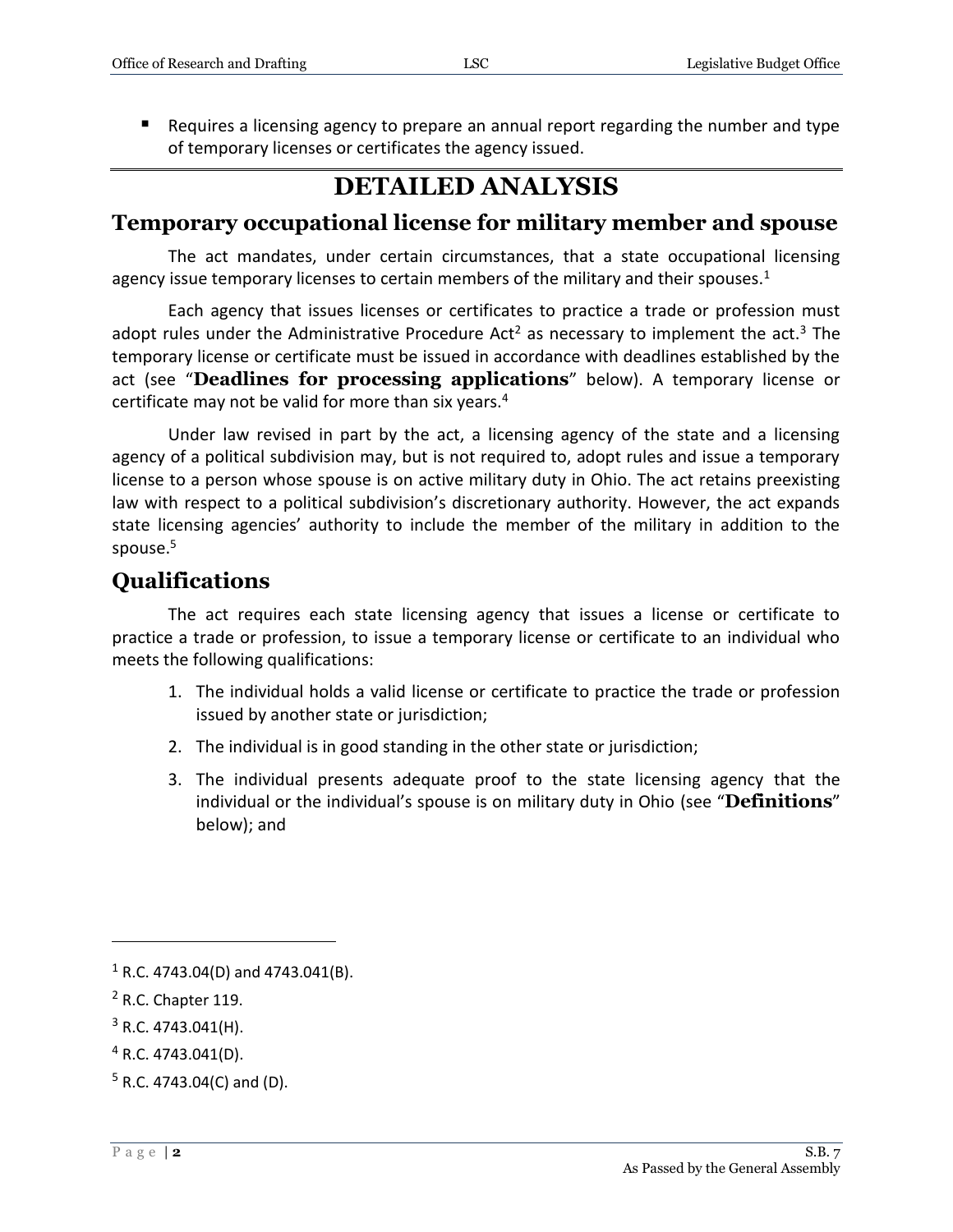4. The individual complies with Criminal Records Check law, if the state licensing agency requires an applicant under the law governing the trade or profession to submit to a criminal records check. $6$ 

#### **Regular, in lieu of temporary, license or certificate**

The act authorizes a state licensing agency to issue a regular license or certificate in lieu of issuing a temporary license or certificate, if the applicant meets the act's requirements. The regular license must be issued in accordance with the act's deadlines (see "**Deadlines for processing applications**" below).<sup>7</sup>

#### **Scope of practice**

An individual with a temporary license or certificate, or a regular license, issued under the act is authorized to practice the trade or profession in Ohio only within the scope and practice that is permitted under Ohio law and that does not exceed the individual's training.<sup>8</sup>

## **Verification before renewal**

When a temporary license or certificate is up for renewal, a state licensing agency must verify the standing of the license or certificate that was issued by another state or jurisdiction. A temporary license or certificate may not be valid for more than six years. $9$ 

#### **Circumstances to deny or revoke temporary license**

The act requires a state licensing agency, in accordance with the Administrative Procedure Act, to deny or revoke a temporary license or certificate in any of the following circumstances:

- 1. The individual's license or certificate issued by another state or jurisdiction expires or is revoked, or the individual is not in good standing;
- 2. With respect to an individual who was eligible for a temporary license as the spouse of a member of the military, six months have elapsed since the divorce, dissolution, or annulment of the marriage; or
- 3. The individual is disqualified from obtaining a license in the trade or profession because of a conviction, judicial finding of guilt, or plea of guilty to a disqualifying criminal offense specified on the list the state licensing agency must make under continuing  $law.<sup>10</sup>$

 $6$  R.C. 4743.041(B).

 $7$  R.C. 4743.041(C).

 $8$  R.C. 4743.041(F).

 $9$  R.C. 4743.041(D).

 $10$  R.C. 4743.041(E) and 9.78, the latter not in the act.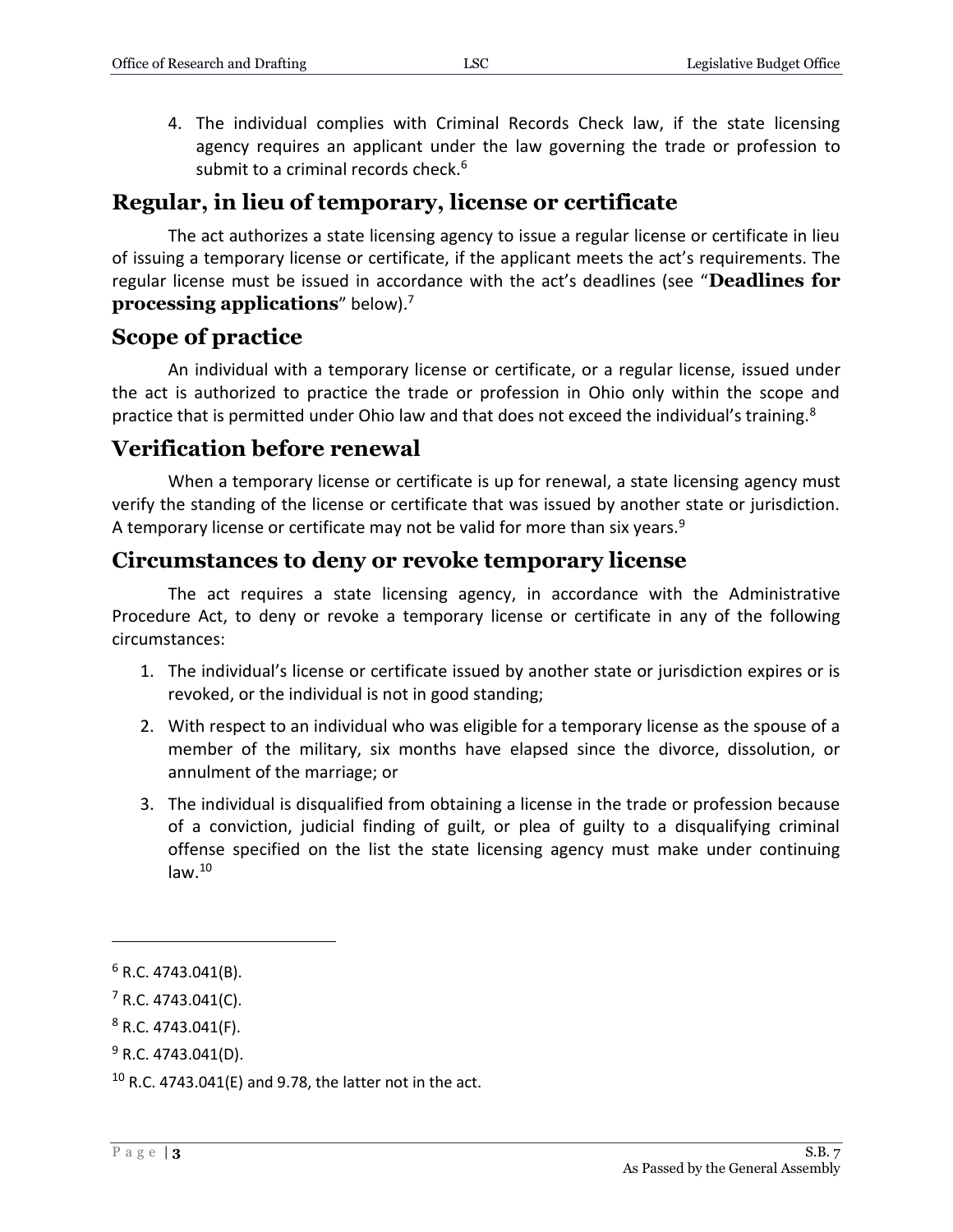#### **Fee waiver**

The act requires that a state licensing agency waive all fees associated with issuing a temporary license or certificate.<sup>11</sup>

## **Deadlines for processing applications**

The act establishes the following processing deadlines for issuing a temporary or regular license or certificate:

- 1. If the state licensing agency requires an individual under the law governing the trade or profession to submit to a criminal records check to receive a license or certificate, and the individual applies for a temporary license or certificate, the agency must notify the applicant within 24 hours after receiving the results.
- 2. A state licensing agency must issue a temporary license or certificate, or a regular license, if the applicant meets the requirements of the act, within 30 days of having received an application or, if the applicant is subject to a criminal records check, within 14 days of receiving the results.
- 3. If the state licensing agency finds that the individual is under investigation by the other licensing agency, the Ohio licensing agency may postpone issuing the license or certificate until the investigation is complete and the other licensing agency confirms that the individual is in good standing.<sup>12</sup>

#### **Expedited process**

Under continuing law, state licensing agencies must have a process to obtain documentation to determine if an applicant is a service member or veteran, or the spouse or surviving spouse of a service member or veteran; a process to record, track, and monitor applications for those individuals; and a process to prioritize and expedite certification or licensure for them. The act requires each state licensing agency to include in these processes any special accommodations that may be appropriate for applicants for a temporary license or certificate.<sup>13</sup>

## **Enforcement parity**

The act specifies that a license or certificate issued under its provisions must be considered a license issued under the laws regulating the practice of the occupation or profession in Ohio. Laws that apply to a license issued to a person who does not obtain a license under the act's provisions apply in the same manner to licenses issued under it.<sup>14</sup>

 $11$  R.C. 4743.041(G).

<sup>12</sup> R.C. 4743.041(D).

<sup>13</sup> R.C. 5903.04.

 $14$  R.C. 4743.041(J).